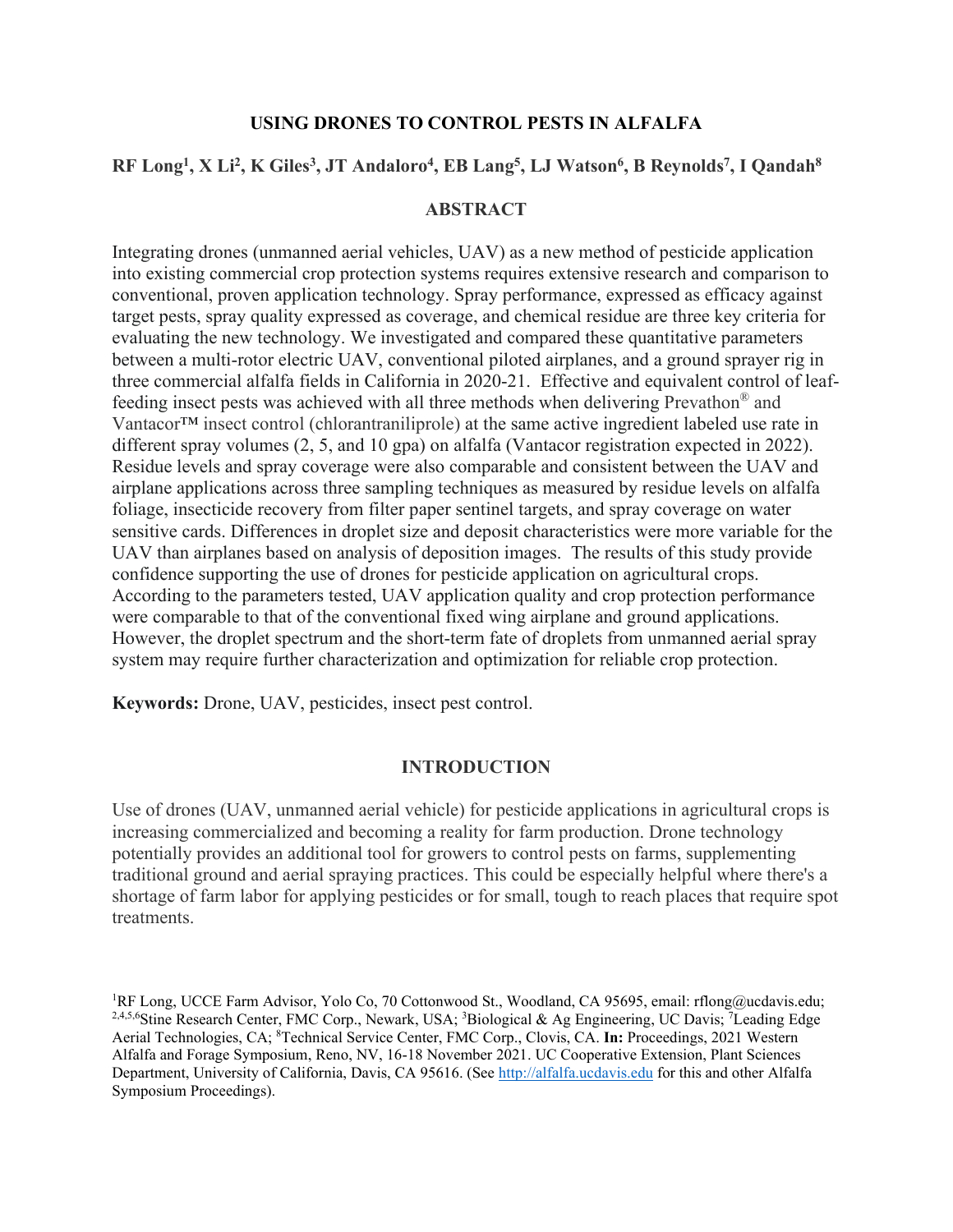*Drone trials, 2020-21*. We compared the performance of a small six-rotor UAV sprayer (PV35X, Leading Edge Associates) versus a traditional manned airplane and ground sprayer rig for applying insecticides for controlling armyworm and alfalfa caterpillars in alfalfa hay fields in the Sacramento Valley. These summer worm pests can be highly damaging to alfalfa as the larvae feed on the foliage, causing significant losses in yield and forage quality if left uncontrolled. We conducted trials in two alfalfa fields using Prevathon® insect control at 16 oz/ac and in a third field with Vantacor<sup>TM</sup> insect control at 1.38 fl oz/ac (=  $0.054$  lb/acre chlorantraniliprole, active ingredient for both insecticides), along with surfactants.

In our 2020 trials using Prevathon<sup>®</sup> insect control, fields A and B were divided into two sections each, with one area sprayed by conventional airplane, and the other by drone to compare the performance of each application method. The application volumes were 5 and 10 gallons per acre (gpa) for both drone and airplane. For the 2021 efficacy trial using Vantacor<sup>™</sup> insect control, field site C was divided into three sections with one area sprayed by ground rig, and the other two areas by drone. The drone spraying was tested at two application volumes of 2 and 5 gpa, respectively, and the spray by the ground rig was at the application volume of 10 gpa. Note that 2 gpa is the minimum aerial labeled rate for aerial application of Vantacor™ insect control.

Spray cards (water sensitive paper) were positioned in the alfalfa canopy prior to spraying to assess spray coverage for both the drone and airplane applications. Plant samples were taken after the fields were sprayed to determine the residue concentrations of Prevathon<sup>®</sup> and Vantacor<sup>™</sup> insect control on the alfalfa plants. We also took summer worm and natural enemy counts before and after spray treatments using a standard sweep net to compare the efficacy of the different spray application methods on summer worm control and secondary impacts on beneficial insects.

#### **RESULTS AND DISCUSSION**

The spray cards revealed that the drone and airplane insecticide application methods had equivalent spray coverage. The drone application had a bit more variability in terms of spray deposition uniformity than by airplane. This was not due to inherent qualities of the drone, but instead that the drone-based spray technology may require more optimization. Airplanes have been used for applying pesticides for decades and that technology is refined. Drones are new and there's a bit more work that needs to be done to fine tune them for optimum pest control in crops, such as exploring different nozzle types for maximum coverage. While more research is underway, our results show that effective drone applications can be made now with commercial equipment.

There were few differences in the residue concentrations of Prevathon® and Vantacor™ insect control on the alfalfa plants between the drone and airplane application methods for 2, 5 and 10 gpa spray volumes (Figure 1). Likewise, there were no significant differences in summer worm counts between the three treatment methods with drone, ground rig, and airplane applications significantly reducing summer worms compared to the untreated control at 2, 5 and 10 gpa spray volumes at 3-7 days after treatment, DAT (Figure 2). Prevathon® and Vantacor<sup>™</sup> insect control conserved natural enemies in both application methods, with no visible impacts to predators (e.g. ladybird beetles) or parasitoid wasps that were found in a 50:50 ratio in fields (Figure 3).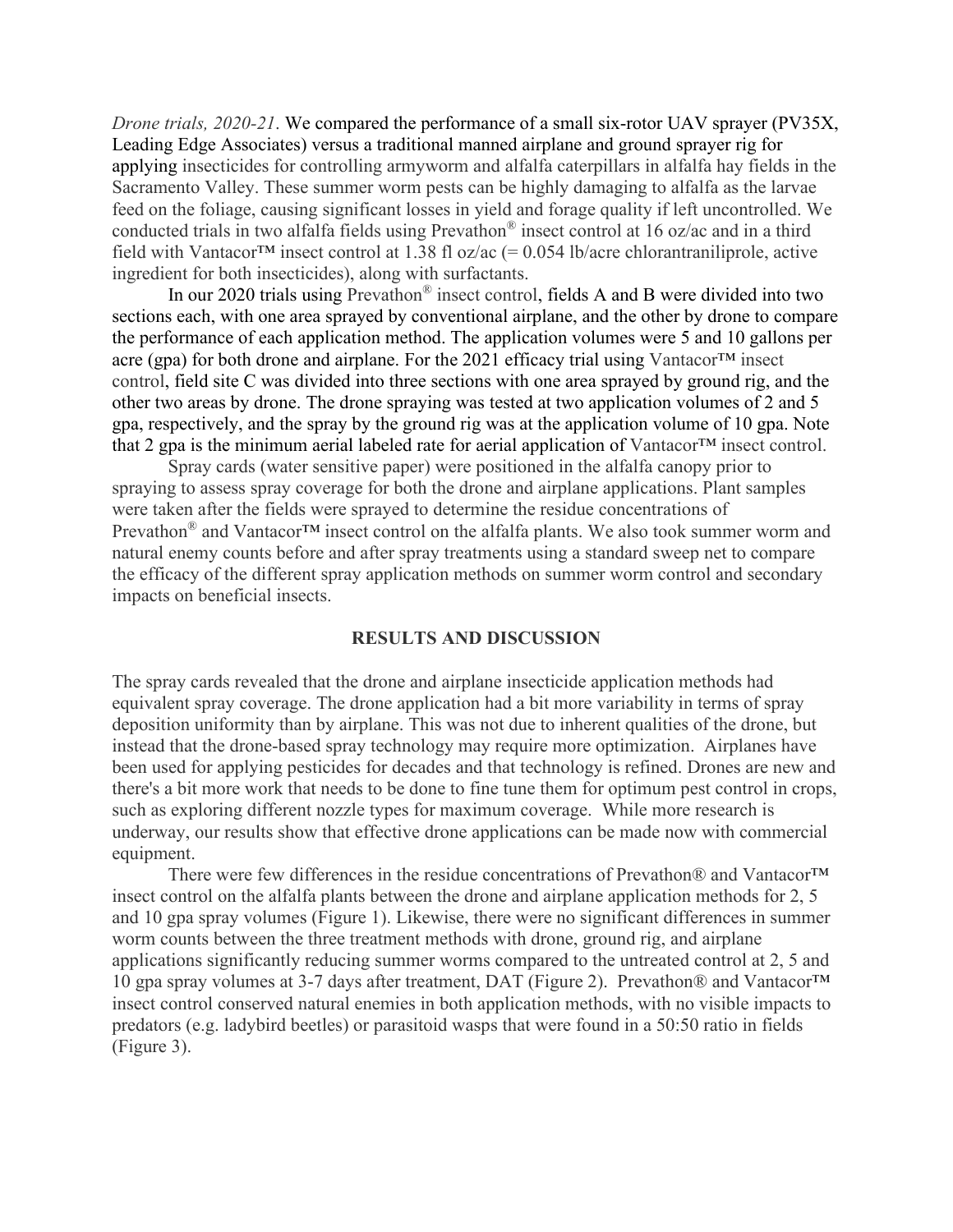#### **CONCLUSION: FUTURE OF DRONES IN CALIFORNIA**

Drones are a promising and viable option for aerial application of insecticides for pest control in alfalfa fields. Overall, summer worms were controlled equally well with Prevathon® and Vantacor™ using drone, ground sprayer rig, and manned airplane insecticide application methods. California now has a specific UAV ("unmanned") ag pilot license category which means that, for most commercial applications, the pilot of the drone is not required to have a commercial pilot certificate, only the FAA UAV certificate and the CA DPR license.

A current limitation for the use of drones for aerial spraying of crops is the 55-pound weight limit mandated by FAA regulations (Federal Aviation Administration) for the category of "small" UAV's. Some drone companies, such as Yamaha, have obtained certification for handling more than 55-pounds in the U.S. and many others are in the process. This will help to pave the way for more people to use drone technology on a larger scale in crop production. Additionally, an industry-wise UAV Task Force is being formed to coordinate the development of labels and standards.



Figure 1. Prevathon® (Field A, B) and Vantacor<sup>™</sup> (Field C) insect control insecticide residue concentrations on alfalfa plants showed equal coverage for drone and airplane application methods at 2, 5, and 10 gpa.



Figure 2. Prevathon® and Vantacor™ insect control showed excellent summer worm control by drone, ground, and airplane application methods at 2, 5 and 10 gpa, 5-7 DAT, compared to the untreated control, dashed line with pre-treatment counts 30-70 summer worms/10 sweeps.